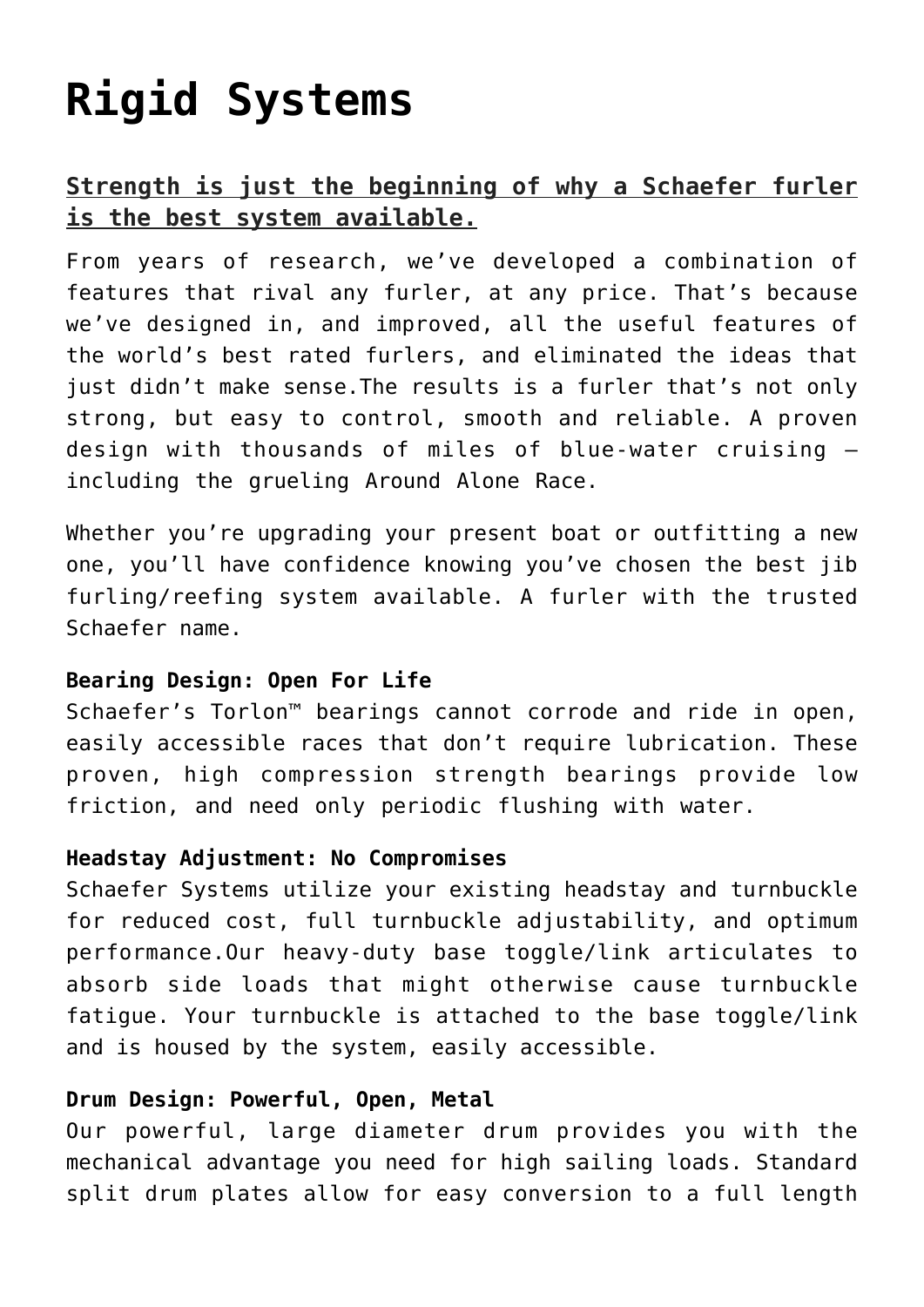headsail.\*Attractive, stainless cage is open to give easy access to the furling line.

Schaefer's CNC machined metal construction resists ultraviolet rays and abuse from anchor chains and poles mounted near the stemhead fitting.

| System 1100                                                                                    |                                                     |       |  |  |  |
|------------------------------------------------------------------------------------------------|-----------------------------------------------------|-------|--|--|--|
| Extrusions: $(6) 6'$ $(1.83m)$ round, twin groove accepts #6 $(3/16", 5mm)$                    |                                                     |       |  |  |  |
|                                                                                                | luff tape                                           |       |  |  |  |
| Bearings: $3/8$ " (9.5mm) Torlon <sup>tm</sup> (34 in upper and lower double race<br>bearings) |                                                     |       |  |  |  |
|                                                                                                | Drum Design: Open / Split 3-1/8" (79mm)<br>diameter |       |  |  |  |
| Line Capacity: 50' (15.3m) 1/4" (6mm) line. 38' (11.6m) 5/16" (8mm)                            |                                                     | line. |  |  |  |
| Shipping Weight: 25 lbs. (12kg) packaged furler, 36 lbs (17 kg)<br>packaged extrusions.        |                                                     |       |  |  |  |

| System 2100 Details                                                                     |           |                                                                              |  |  |  |
|-----------------------------------------------------------------------------------------|-----------|------------------------------------------------------------------------------|--|--|--|
|                                                                                         |           | Extrusions: $(7)$ 6' $(1.83m)$ round, twin groove accepts #6 $(3/16"$ , 5mm) |  |  |  |
|                                                                                         | luff tape |                                                                              |  |  |  |
| Bearings: $3/8$ " (9.5mm) Torlon $t$ m (63 in upper and lower triple race<br>bearings)  |           |                                                                              |  |  |  |
| Drum Design:                                                                            |           | Open cage / Split drum. 3-1/2" (89mm)<br>diameter                            |  |  |  |
| Line Capacity: 70' (21.4m) 5/16" (8mm) line. 50' (15.2m) 7/16"<br>$(12mm)$ line.        |           |                                                                              |  |  |  |
| Shipping Weight: 28 lbs. (13kg) packaged furler, 38 lbs (18 kg)<br>packaged extrusions. |           |                                                                              |  |  |  |

| $\mid$ System 3100 Details $\mid$                                           |  |           |  |  |  |
|-----------------------------------------------------------------------------|--|-----------|--|--|--|
| Extrusions: $(8)$ 7' $(2.13m)$ round, twin groove accepts #6 $(3/16"$ , 5mm |  |           |  |  |  |
|                                                                             |  | luff tape |  |  |  |